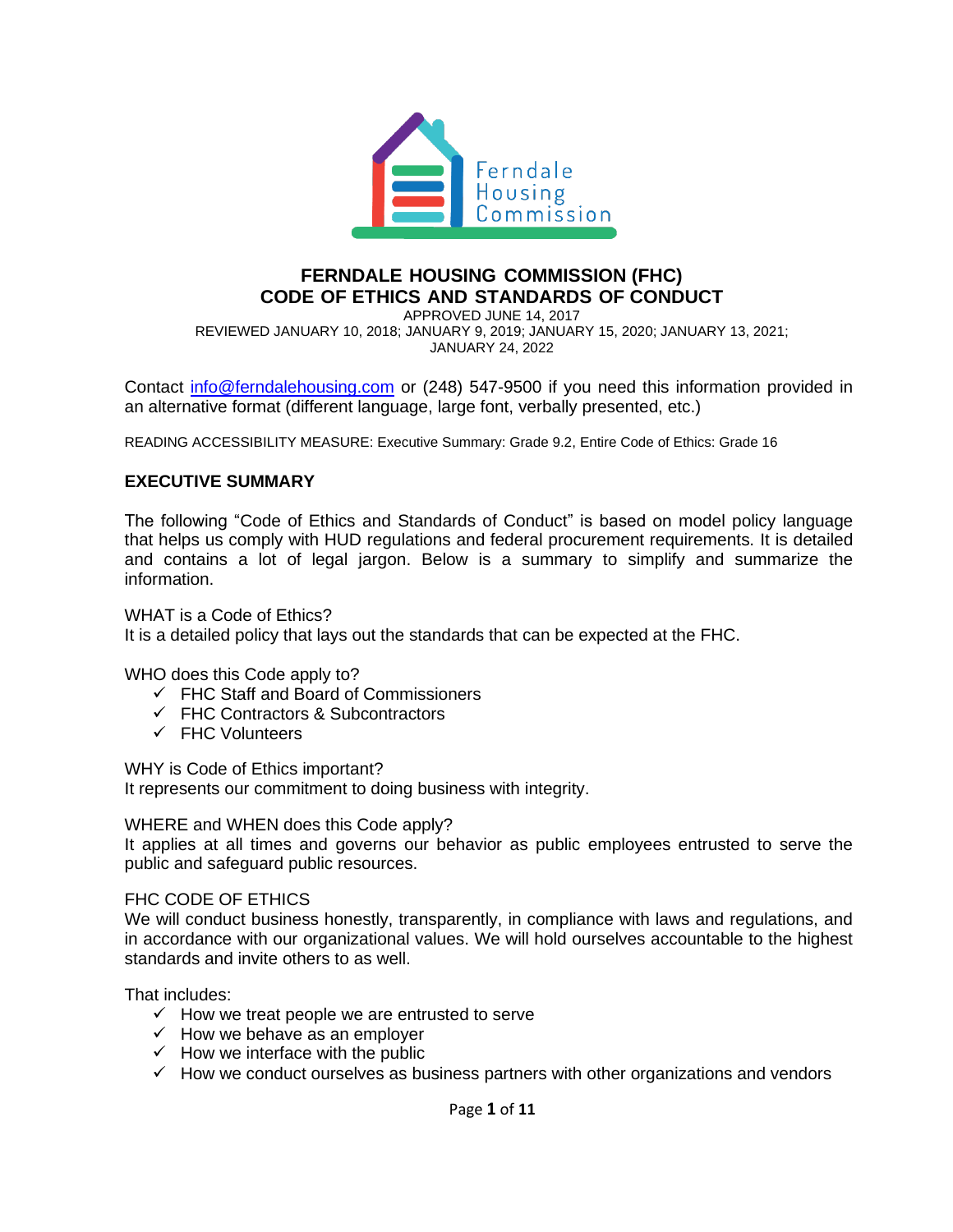You can expect FHC to treat everyone with dignity and respect.

That means we will:

- $\checkmark$  Be inclusive and welcoming to all
	- $\circ$  Actively protect against and strictly enforce discrimination and harassment policies
	- $\circ$  Provide equal access to employment and services and equitable outcomes for all
- $\checkmark$  Be fair, consistent, honest, and trustworthy in all our dealings
	- $\circ$  Ensure there is no preferential treatment, and everyone receives the same standard of customer care and consideration
- $\checkmark$  Be kind and compassionate
- $\checkmark$  Be patient, courteous, and responsive
- $\checkmark$  Communicate in a direct and professional manner
- $\checkmark$  Guard personal privacy and exercise discretion with sensitive or confidential information
- $\checkmark$  Act as good stewards of the public's trust and resources
	- $\circ$  We will only use FHC money, resources, property, and equipment for FHC business.
	- o We won't use our public position for private gain.
	- $\circ$  We will disclose any actual or potential conflicts of interest (personal interests that may influence our decisions or cases where we could benefit directly or indirectly by a decision.)
	- o A contractor bidding on work for the FHC must declare if they have an interest in or relationship to the organization.
	- o Staff will follow adopted purchasing procedures when making purchases or entering into contracts.
	- o Staff will not ask for or accept favors, gifts, or gratuities.
	- $\circ$  Contractors will not use gifts, favors, or other gestures to try an influence FHC Staff or Commission.

Questions about this Code of Ethics, or reports of violations, may be directed to the Executive Director or any FHC Commissioner.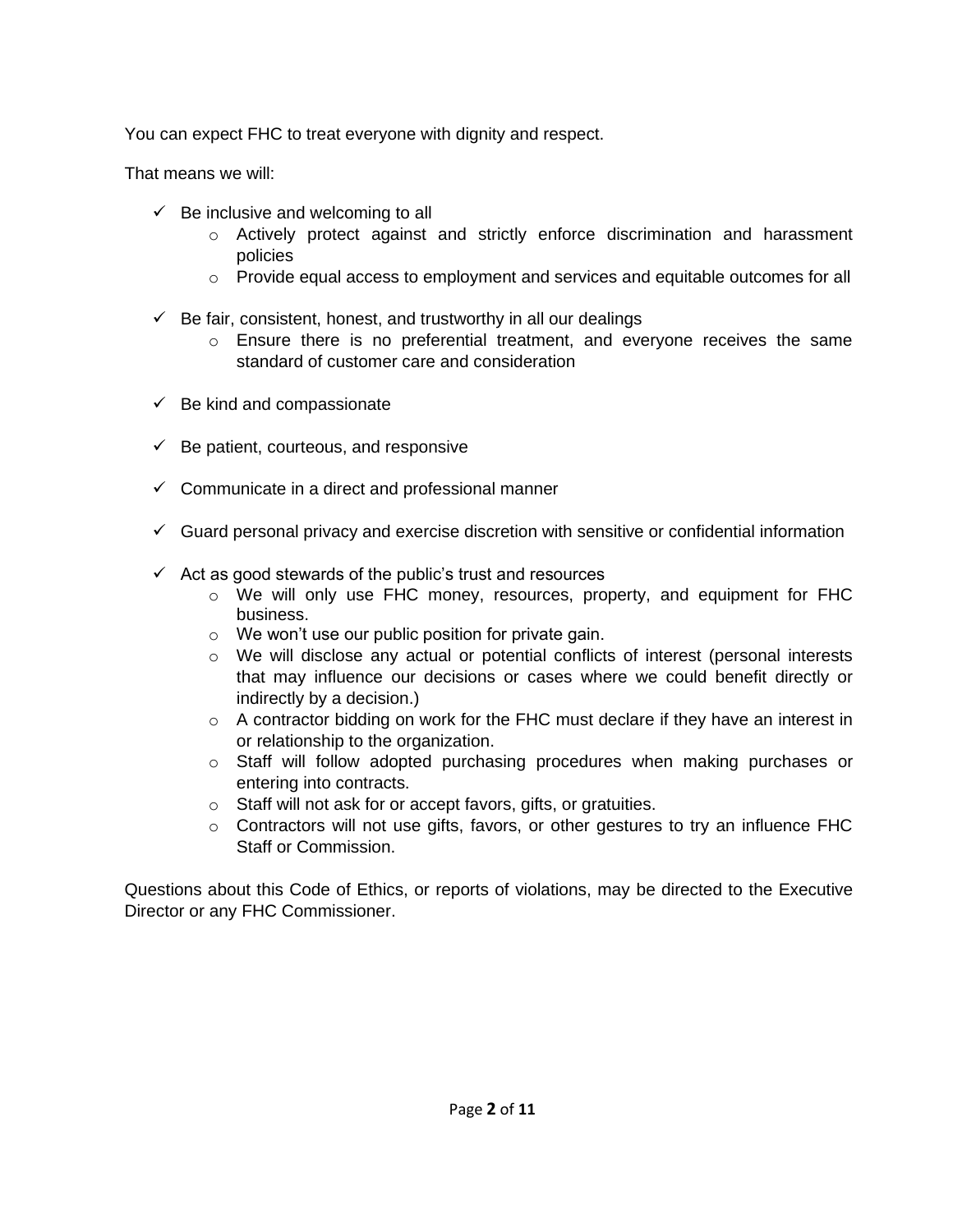# **CODE OF ETHICS AND STANDARDS OF CONDUCT**

# **1.0 PURPOSE**

The provisions contained herein shall apply to all employees, the Board of Commissioners of the Ferndale Housing Commission, volunteers, contractors, and subcontractors. These standards are designed to assure the utmost in public trust and confidence in the policies and practices of the Commission. Because of its status as an independent public entity, the Commission recognizes its responsibility to conduct all business in a manner above reproach or censure. This Code of Ethics will describe in detail the standards by which members of the Board of Commissioners and staff are to be held accountable.

This Code of Ethics is not intended, nor should it be construed as, an attempt to unreasonably intrude upon the individual employee's or Commissioner's right to privacy and the right to participate freely in a democratic society and economy.

With respect to contracted professional services of the Commission (legal, accounting, or otherwise), it is required that these professionals will also abide by the professional ethics of their profession.

## **2.0 CONSTRUCTION**

This code recognizes and incorporates those sections of federal, state, and local law which govern the conduct of public employees, including state law regulating conflicts of interest pertaining to public contracts involving public servants under the Michigan Contracts of Public Servants with Public Entities Act, being MCL 15.310, et seq. and contributions to political campaign organizations under the Michigan Campaign Finance Act, being MCL 169.201 et seq. In cases where no statutory precedent exists, the policy of the Ferndale Housing Commission shall be applied, except that this policy shall in no way be taken to supersede the provisions of any contracts, labor agreements, or other external agreements affecting the rights and privileges of employees.

# **3.0 DEFINITIONS**

"Agent" shall mean any employee of the Commission (whether full or part time) acting in his or her official capacity is an agent of the Commission.

"Claim" shall mean any demand, written or oral, made upon the Commission to fulfill an obligation arising from law or equity.

"Commissioner" shall mean one of the persons serving on the Board of Commissioners of the Commission.

"Confidential information" shall mean information obtained by a Commissioner or Commission employee while acting as a Commissioner or Commission employee that is not available to members of the public pursuant to the Michigan Freedom of Information Act, being MCL 15.231 et seq., or pursuant to other law, regulation, policy, or procedure recognized by law, and that the Commissioner or Commission employee is unauthorized to disclose.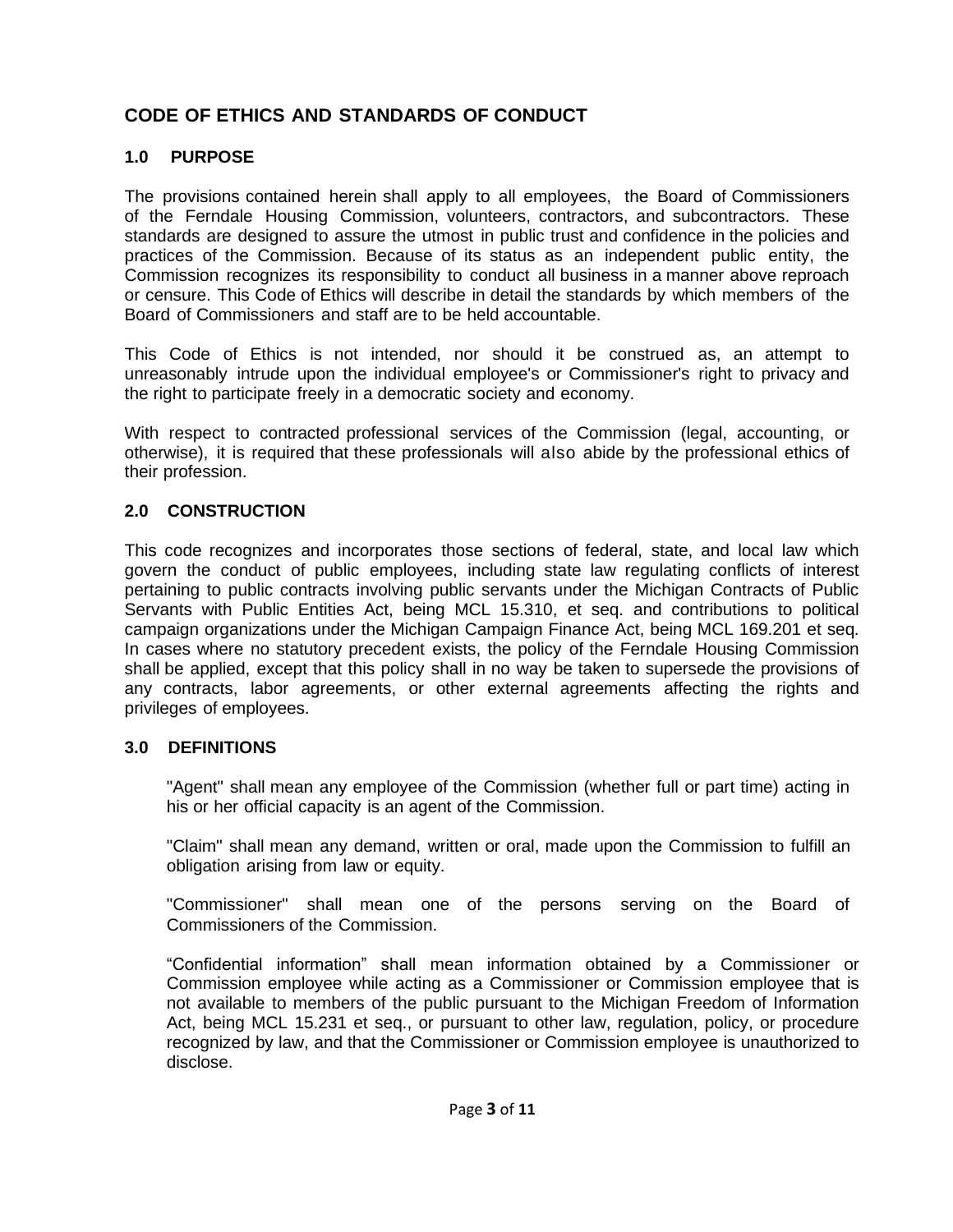"Contract" shall mean any obligation to do something arising from an exchange of promises or consideration between persons, regardless of the form in which it is stated.

"Contractor" shall mean a party who, or which, seeks to enter, or enters into a contract with the Commission for the delivery of goods or services.

"Conventional" shall mean those housing programs operated by the Commission, which are broadly considered part of the "conventional public housing program." This shall include but not be limited to, such programs as public housing, the Capital Fund, HOPE VI, and the Public Housing Drug Elimination Program (PHDEP).

"Employee" shall mean any person appointed or hired, whether full or part time, seasonal, temporary, paid, or unpaid, on a fixed or unfixed term, provisional or permanent.

"Enrollee" shall broadly mean any applicant, resident, or program participant in any program operated by the Commission. Specifically, an "enrollee" shall be a person who expects to receive, or is receiving, some form of assistance from the Commission.

"Family" shall mean spouse, parent, child, sibling, grandparent, grandchild, aunt/uncle, niece/nephew, cousin, or any of these established through marriage or adoption, including "in-law" and "step" relationships.

"Interest" shall mean a benefit or advantage of an economic or tangible nature that a person or a member of his or her family would gain or lose because of any extra, or action or omission to decide or act, on the part of the Commission, its Board, or employees.

"Leasing program" shall mean those programs operated by the Ferndale Housing Commission that are broadly included within the Section 8 Program or the tenant-based program, whether it be for certificates or vouchers. Unless otherwise noted, the provisions contained herein shall apply equally to both the "Leasing" and the "Conventional" programs of the Commission.

"Official Action" shall mean any act, omission, decision, recommendation, practice, or procedure of the Commission.

"Person" shall mean any individual, corporation, partnership, business entity, association, organization, and may include a Commission employee.

"Public Information" shall mean information obtainable pursuant to the Freedom of Information Act and Commission guidelines adopted pursuant thereto.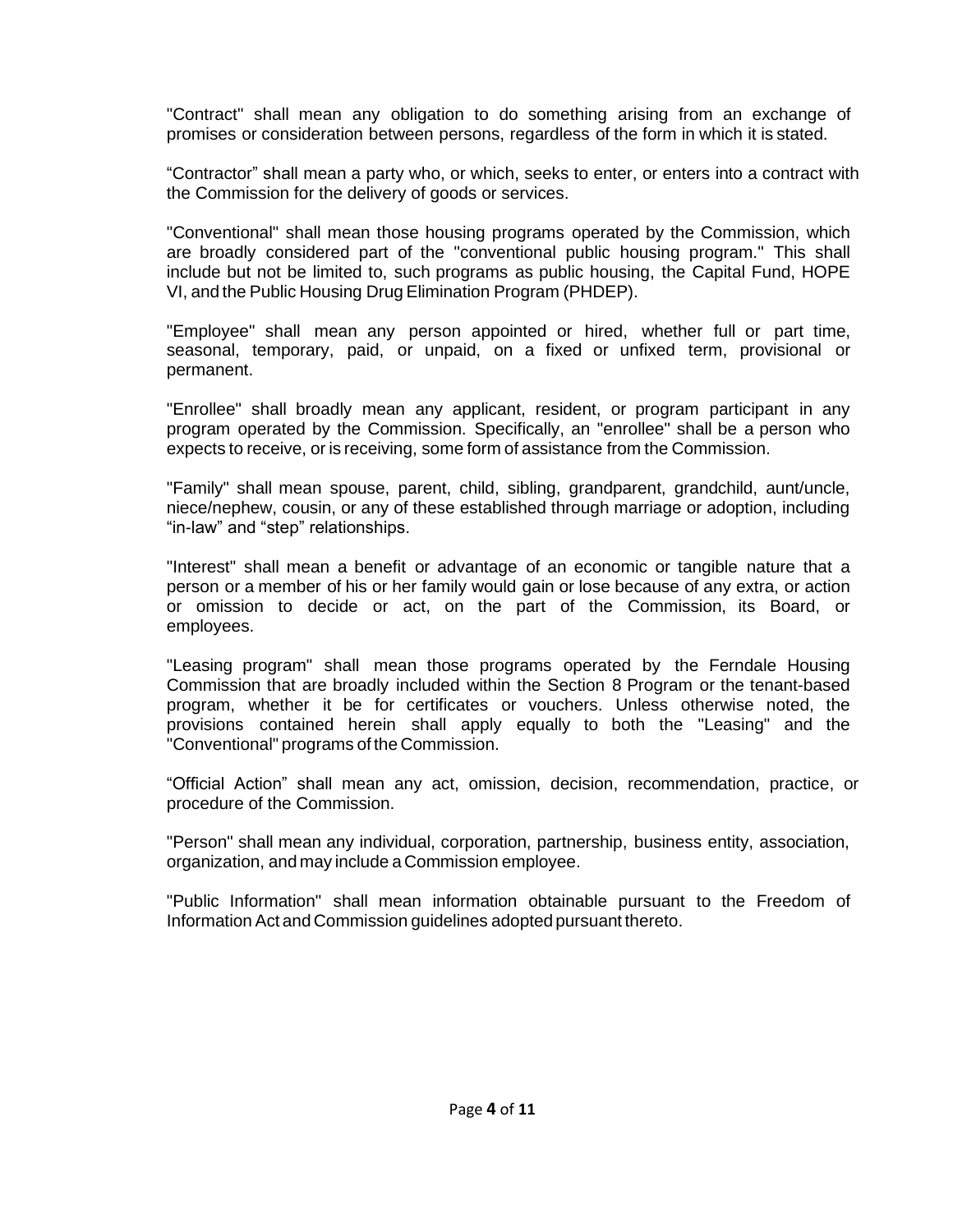## **4.0 DISCLOSURE REQUIREMENTS**

### **4.1 EMPLOYEES**

No Commission employee shall be directly or indirectly a party to, or have a personal interest in, any contract (except employment contract) with the Commission, including as a lessor or lessor's agent.

Except as otherwise provided by applicable law, a Commission employee must disclose annually in writing any familial relationship with program participants, applicants, vendors, or others where even a potential perception of bias may arise. An employee must disclose:

- 1. Any financial interest, direct or indirect, that he or she or an immediate family member has in any contract or matter pending before the Ferndale Housing Commission.
- 2. Any interest that he or she, or an immediate family member has in real or personal property that is subject to a decision by the Ferndale Housing Commission.

All disclosures that are required under this section shall be made in writing, on a form that is provided by the Ferndale Housing Commission and sworn to in the presence of a notary public. After completion, the form shall be kept by the Executive Director, and a copy given to the President of the Board of Commissioners.

## **4.2 COMMISSIONERS**

Commissioners are expected to outline voluntarily and fully his or her personal interests and potential conflicts of interest prior to assuming their seat on the board in writing. Such a statement shall be submitted to the Executive Director and Board Chairman within thirty (30) days of the Commissioner's appointment. For Commissioners currently serving, an updated statement shall be developed within thirty (30) days of their re-appointment for a new term. However, Commissioners are expected to update the Ferndale Housing Commission on an ongoing basis as new personal interests and potential conflicts of interest arise. Such a statement shall disclose the following:

- 1. The names of any business, organizational, or professional involvements that might reasonably be inferred as having business with the Commission and for which at some point a Commissioner might be expected to vote, legislate, or rule on a matter involving said party.
- 2. Any current or past contact in, or interest in, activities or programs of the Commission, including, but not limited to, any contracts previously bid and let, familial relationships with any staff or other board members, or any consultative or professional contracts.

# **4.3 CONTRACTORS**

Except as otherwise provided by applicable law, all contractors doing business or seeking to do business with the Ferndale Housing Commission shall disclose: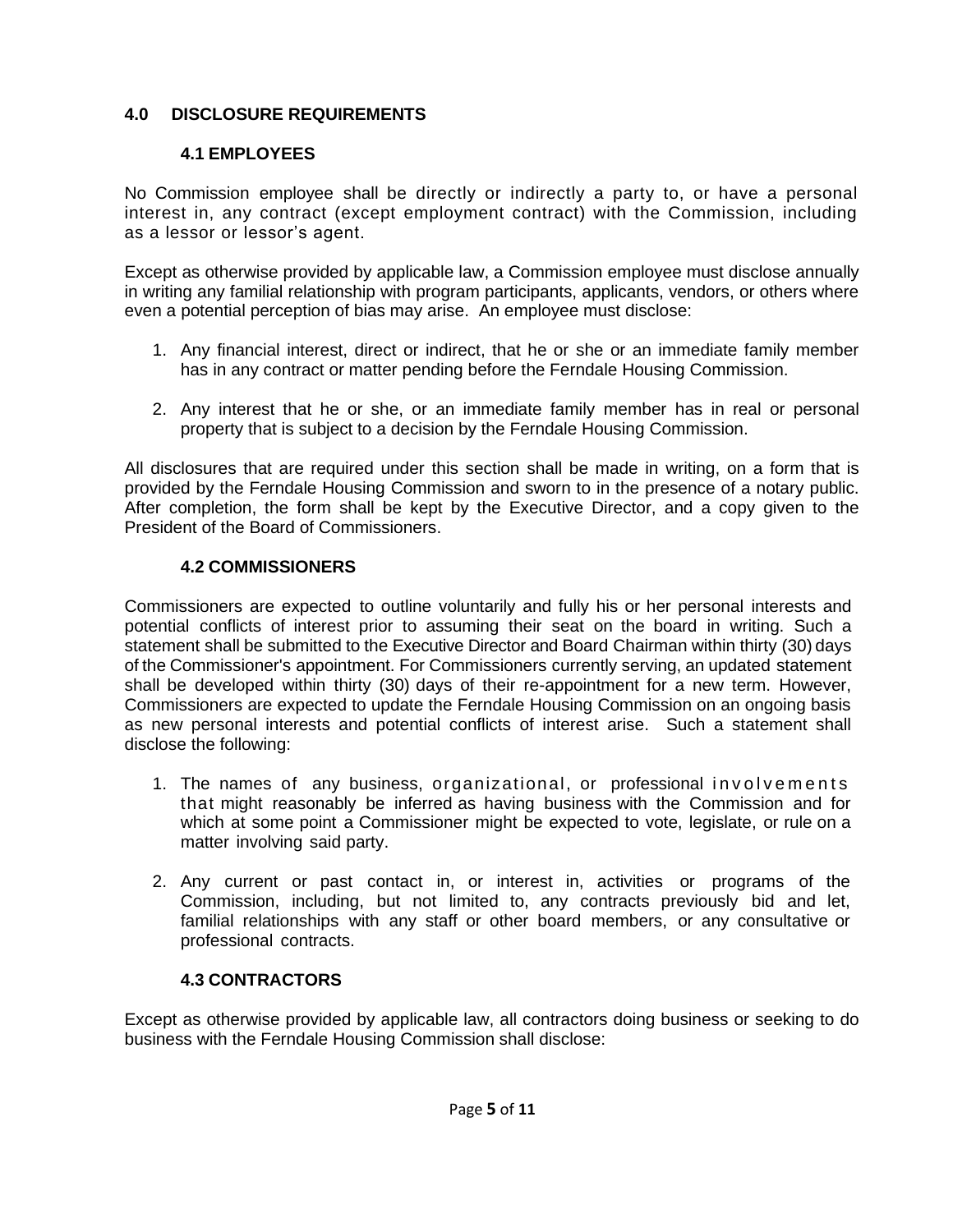- 1. Any financial interest, direct or indirect, that he or she or an immediate family member has in any contract or matter pending before the Ferndale Housing Commission.
- 2. Any interest that he or she, or an immediate family member has in real or personal property that is subject to a decision by the Ferndale Housing Commission.
- 3. Campaign contributions and expenditures in accordance with applicable law.

# **5.0 STANDARDS OF CONDUCT**

## **DISCRIMINATION AND HARASSMENT**

It is the policy of the Ferndale Housing Commission to provide equal opportunity and equitable outcomes to all qualified individuals in its recruitment, hiring, employment and procurement practices; and to prohibit discrimination against any person on the grounds of race, color, sex or gender, gender identity/expression, religion, height, weight, marital status, sexual orientation, familial status, pregnancy, veteran or military status, or national origin; or based on physical or mental disability, handicap, genetic information, HIV status, or other protected classes.

It is the policy of the Ferndale Housing Commission that harassment in the workplace will not be allowed or tolerated. All staff, Commissioners, program participants, volunteers, vendors, and the public have a right to an environment free from intimidation, harassment, or discrimination. This policy applies equally to all unlawful forms of harassment or discrimination based on race, color, sex or gender, gender identity/expression, religion, height, weight, marital status, sexual orientation, familial status, pregnancy, veteran or military status, or national origin; or based on physical or mental disability, handicap, genetic information, HIV status, or other protected classes.

Harassment may include but is not limited to joking remarks, stories, nicknames, abusive conduct or speech, epithets, slurs, negative stereotyping, threatening, intimidating or hostile acts, transphobia, homophobia, and written or graphic materials that denigrate or show hostility or aversion toward an individual or group. Intentionally mis-gendering a person or refusing to use their personal pronouns is an example of transphobia-based harassment. Repeated offensive statements or behaviors based on protected class status is harassment.

FHC will not tolerate or condone intimidation, harassment, or discrimination of or by its staff, Commissioners, program participants, volunteers, vendors or other third parties. Violations will be handled as follows:

- Employees: Subject to disciplinary action including termination as laid out in the Personnel Manual
- Residents/Program Participants: Subject to adverse action including termination from programs as laid out in the Resident Handbook, Admissions and Continued Occupancy Policy (ACOP), Administrative Plan, Lease, and other applicable documents
- Vendors/Third Parties: Subject to adverse action including termination of contract and debarment from future contracts
- Commissioners: Subject to disciplinary action by the Board including recommendation to the Mayor for removal
- Volunteers: Subject to disciplinary action including termination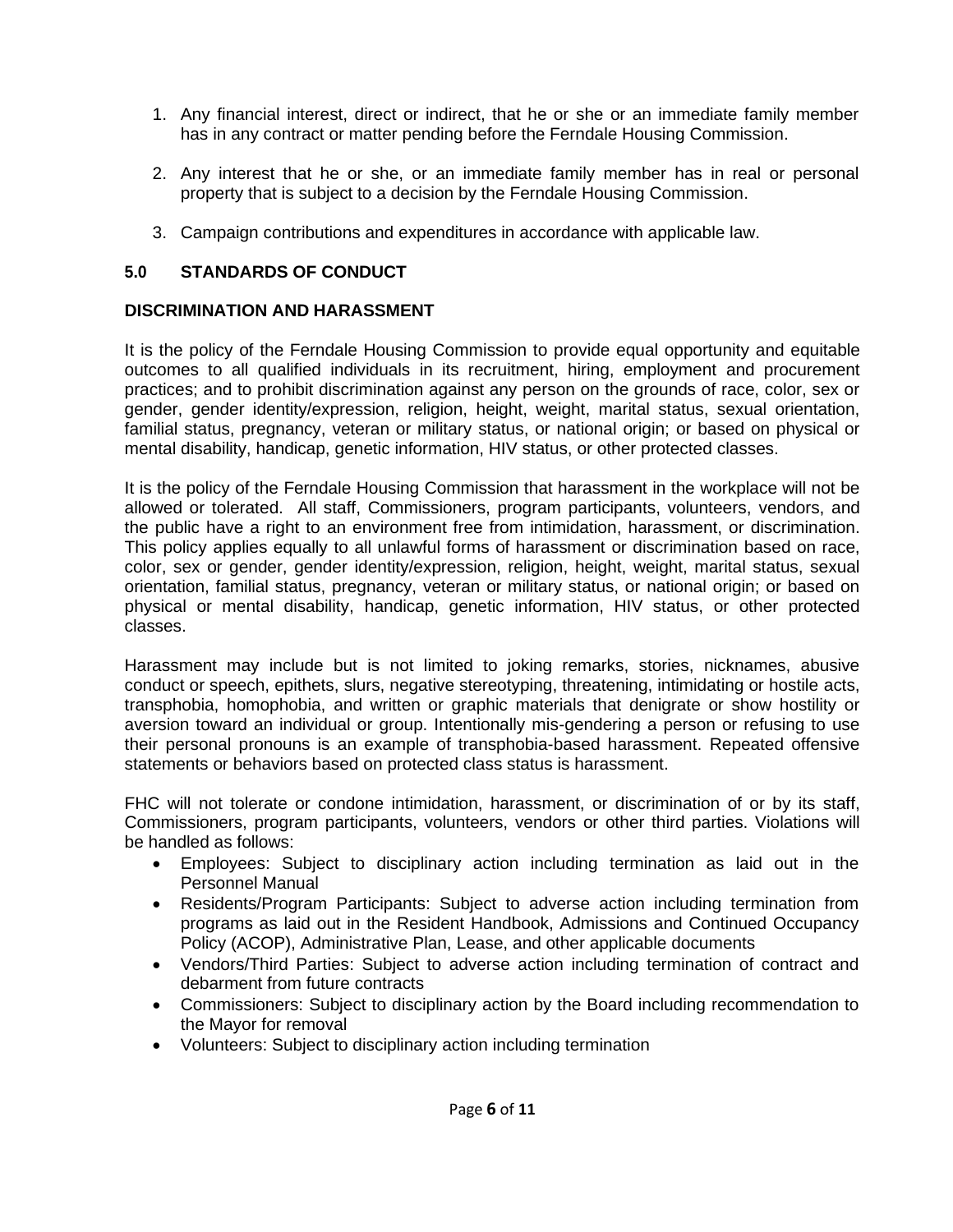# **5.1 EMPLOYEES**

The Standards of Conduct contained within the Code of Ethics shall be generally applied to avoid the appearance, or actual occurrence of, any favoritism or special treatment towards any applicant, resident, vendor, or agent having business, or dealings of any kind, with the Commission. No Commissioner or employee shall use, cause, or allow to be used his or her position to secure any personal privileges for himself, herself, or others, or to influence the activities, actions, or proceeds of the Commission.

No employee shall have or enter into any contract with any person who has or enters into a contract with the Commission unless:

- 1. The contract between the person and the Commission is awarded pursuant to competitive bidding procedures and/or purchasing policies as outlined in regulations promulgated by the U.S. Department of Housing and Urban Development (HUD), state law, and the Ferndale Housing Commission Procurement Policy; or
- 2. The contract between the person and the Commission is one in which the Commission employee has no interest, has no duties or responsibilities, or if the contract with the person is one which the Commission employee entered into prior to becoming an employee.

There shall be no preferential treatment given by an employee of the Commission acting in performance of his or her official duties to any person, agency, or organization.

# **5.1.1 PROHIBITION OF GIFTS AND GRATUITIES**

No Commission employee shall solicit any gift or consideration of any kind, nor shall any Commission employee accept or receive a gift regardless of the form of the gift, from any person who has an interest in any matter proposed or pending before the Commission. No Commission employee shall accept cash or monetary gifts from any person who has an interest proposed or pending before the Commission. No Commission employee shall accept alcohol or other controlled substances from any person who has an interest proposed or pending before the Commission. No Commission employee shall solicit, encourage, or accept personal favors that warrant an appearance of impropriety from any person who has an interest proposed or pending before the Commission.

The prohibition listed above shall not apply to:

- 1. An award publicly presented to a Commission employee or Commissioner by an individual, governmental body or non-governmental entity or organization in recognition of public service.
- 2. Complimentary copies of trade publications, books, reports, pamphlets, calendars, periodicals, or other informational materials.
- 3. Admission or registration fee, travel expenses, entertainment, meals, or refreshments that are furnished to the Commission employee (i.) by the sponsor of an event, ceremony, or appearance related to official commission business in which one or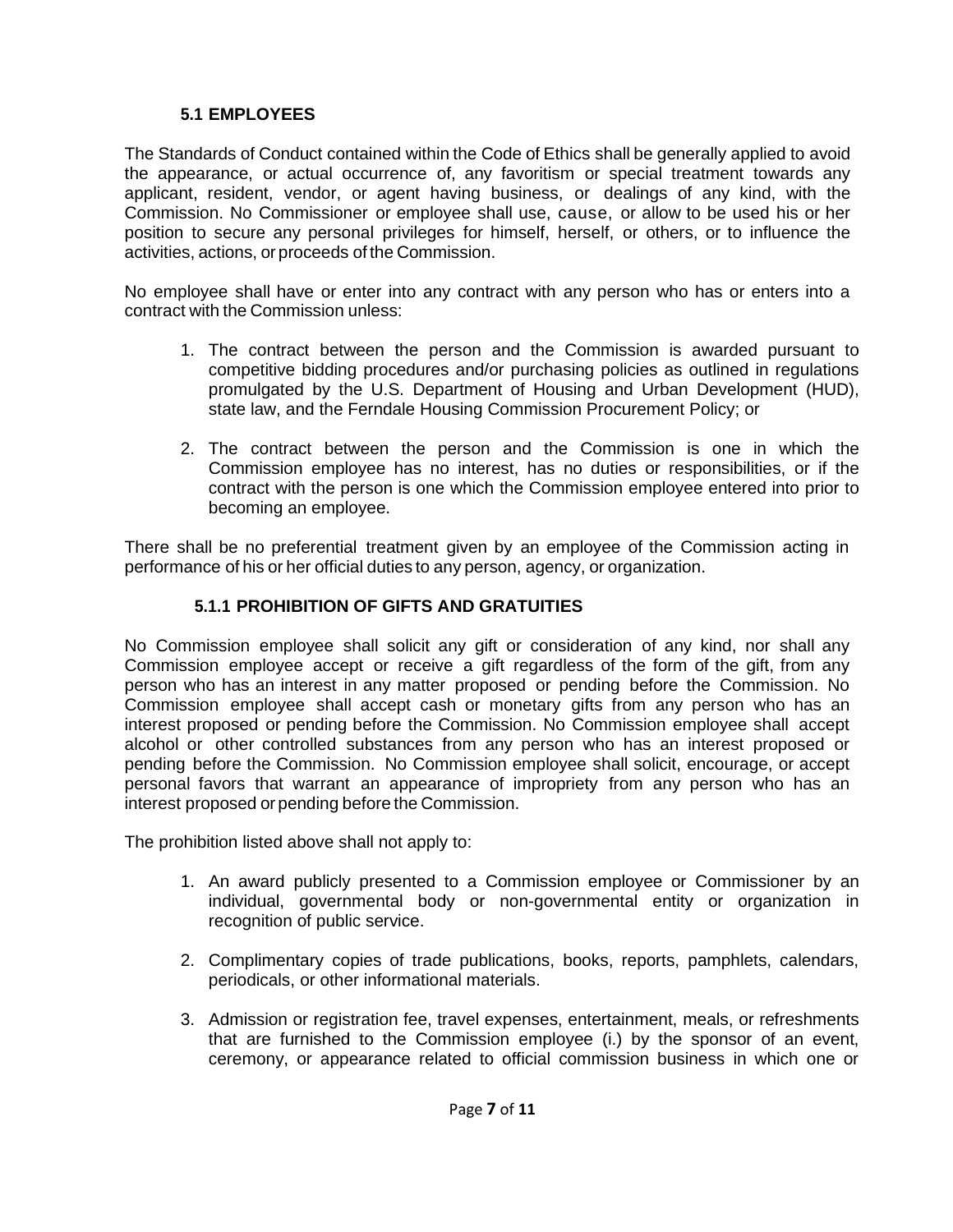more of the public is invited or (ii.) in connection with a speaking engagement or assisting an organization or another governmental entity.

## **5.1.2 PROHITION ON SELF-INTERESTED REGULATION AND PARTICIPATION**

No employee of the Commission shall discuss, vote upon, decide, or take part in (formally or informally) any matter before the Commission in which he or she has an interest. Exception shall be made in the case of an employee whose interest in the matter is minimal (e.g. an employee helping decide on a new telephone system owns 50 shares of AT&T stock), provided the employee shall fully and specifically describe his or her interest, in writing, and the underlying basis of it, whether it be ownership, investment, contract, claim, employment or family relationship, to his or her immediate supervisor prior to the employee's participation.

#### **5.1.3 PROHIBITION ON INFLUENCING DECISIONS RELATED TO IMMEDIATE FAMILY MEMBERS**

The Commission will not employ family members of any Commissioner or staff member. An exception may be made based solely on job-related merit and a clear determination that the decision services the best interest of the Commission. If an exception is to be made, it must be by formal action of the Board at a public meeting. In no event shall an employee serve under the direct supervision of a family member, and in no event shall a Commission member or employee participate in the decision-making process regarding employment or contract-forservices of any family member.

## **5.1.4 IMPROPER USE OF COMMISSION PROPERTY PROHIBITED**

No Commission employee shall use or permit the use of Commission-owned vehicles, equipment, materials or property for the convenience or profit of himself, herself, or any other person. However this provision shall not apply in the case of usage for "diminutive" purposes, i.e., purposes which in and of themselves should not be construed as abuse of Commission property.

#### **5.1.5 DISCLOSURE OR IMPROPER USE OF CONFIDENTIAL INFORMATION PROHIBITED**

No Commission employee shall disclose without proper authorization non-public information or records concerning any aspects of the operation of the Commission, nor shall he or she use such information to the advantage or benefit of himself, herself, or any other person. This shall include records maintained on enrollees of the Commission, for whom a properly executed release of information form shall be obtained and kept in the client file. The release of any information relative to enrollees of the Commission shall be done pursuant to government regulations allowing the release of information among government agencies or agencies receiving government subsidy, shall be done following prescribed methods of requesting and transmitting such information, and shall be done with full knowledge of the enrollee except in those cases where through action of law the enrollee's knowledge is not required.

### **5.1.6 PROHIBITION ON ONE YEAR POST-EMPLOYMENT**

No former employee of the Commission shall personally represent any person in a matter in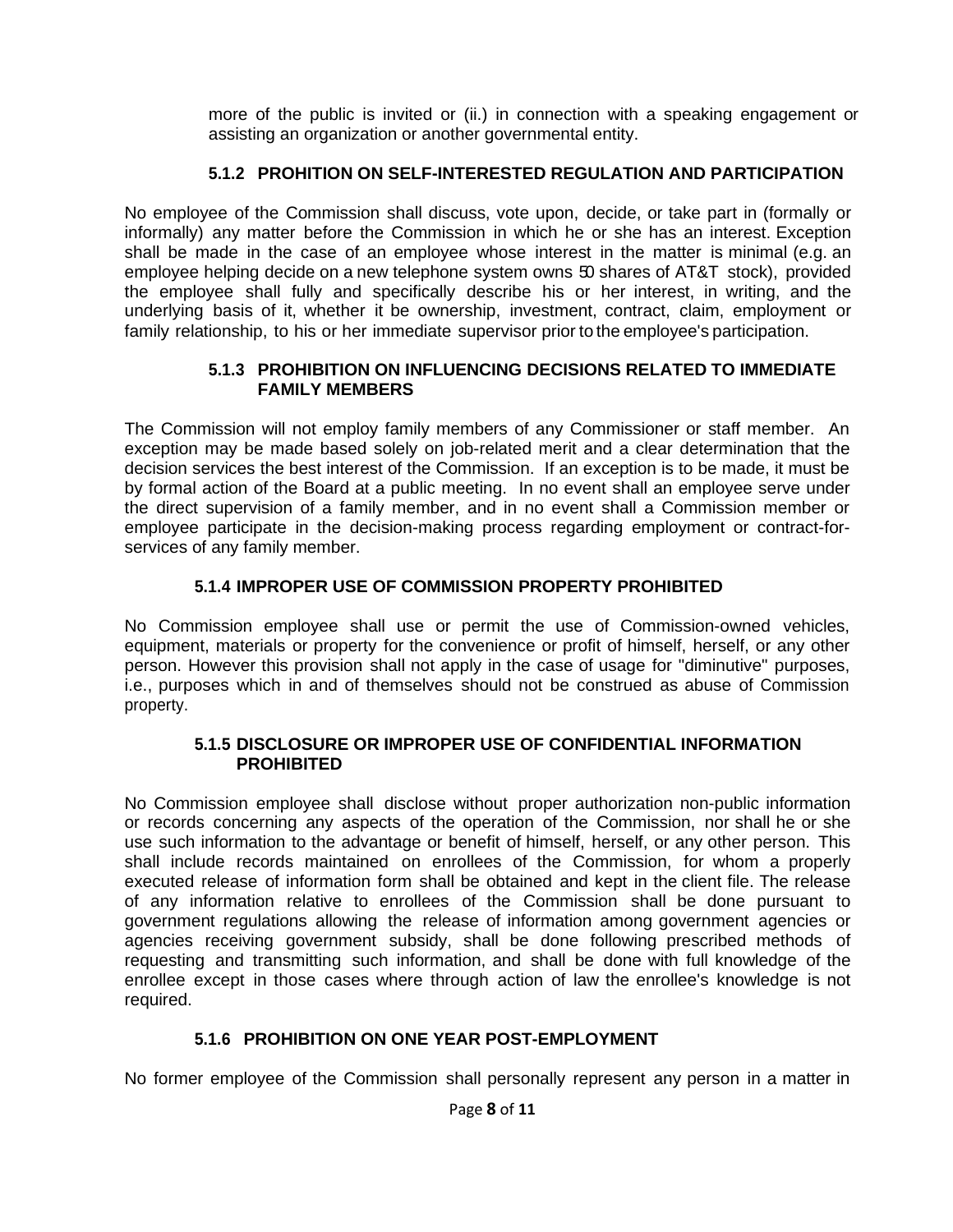which the former employee personally participated while employed by the Commission for one year if such representation would be adverse to the interests of the Commission. This provision shall not, however, bar the timely filing by a current or former employee, of any claim, account, demand, or suit arising out of personal injury, property damage, or any benefit authorized or permitted by law.

## **5.1.7 INCOMPATIBLE EMPLOYMENT PROHIBITED**

No employee of the Ferndale Housing Commission shall have any employment, or engage in any business or commercial transaction, or engage in any professional activity, or incur any obligation in which directly or indirectly he or she would have an interest that would impair his or her independence of judgment or action in the performance of his or her official duties or that would be in conflict with the performance of his or her official duties.

## **5.1.8 PROHIBITION ON PARTICIPATION IN LEASING PROGRAMS**

No person employed by the Commission shall be permitted to participate as a lessor or lessor's agent in the leasing programs. These prohibitions, however, shall not apply where the employee or Commissioner is a principal in a not-for-profit or charitable, educational, or humanitarian agency or organization that may own or manage housing for rental purposes, or a Resident Commissioner as stipulated by the U. S. Department of Housing and Urban Development.

## **5.2 COMMISSIONERS**

The Board of Commissioners of the Ferndale Housing Commission is the architect of policy governing the operations of the Commission and retains legal and fiscal responsibility for the Commission. Recognizing that the commissioners are chosen from a broad range of fields and professions and community interests renders difficult the circumscription of external interests and activities of the Commissioners. It is the intent that, as far as is possible, the members of the Board of Commissioners are generally enjoined to follow the standards of conduct which are outlined in the Code of Ethics for employees.

- 1. No Commissioner shall vote, decide on, or discuss any matter before the Board if that Commissioner has an interest in the matter, except that:
	- i. A Commissioner having interest through an unpaid volunteer position must disclose the relationship. The Board, at is discretion, may allow the Commissioner to discuss the matter.
	- ii. If the matter concerns a person or organization with which the Commissioner had former contact, and that former contact existed either prior to his or her selection or occurred at least two years prior to the current discussion of the matter, the Commissioner must disclose this relationship but may freely act.
- 2. No Commissioner may use his or her position on the Board to intimidate, coerce, persuade, or otherwise influence any of the activities or employees of the Commission.

No member of the Board of Commissioners in his or her individual capacity shall be a lessor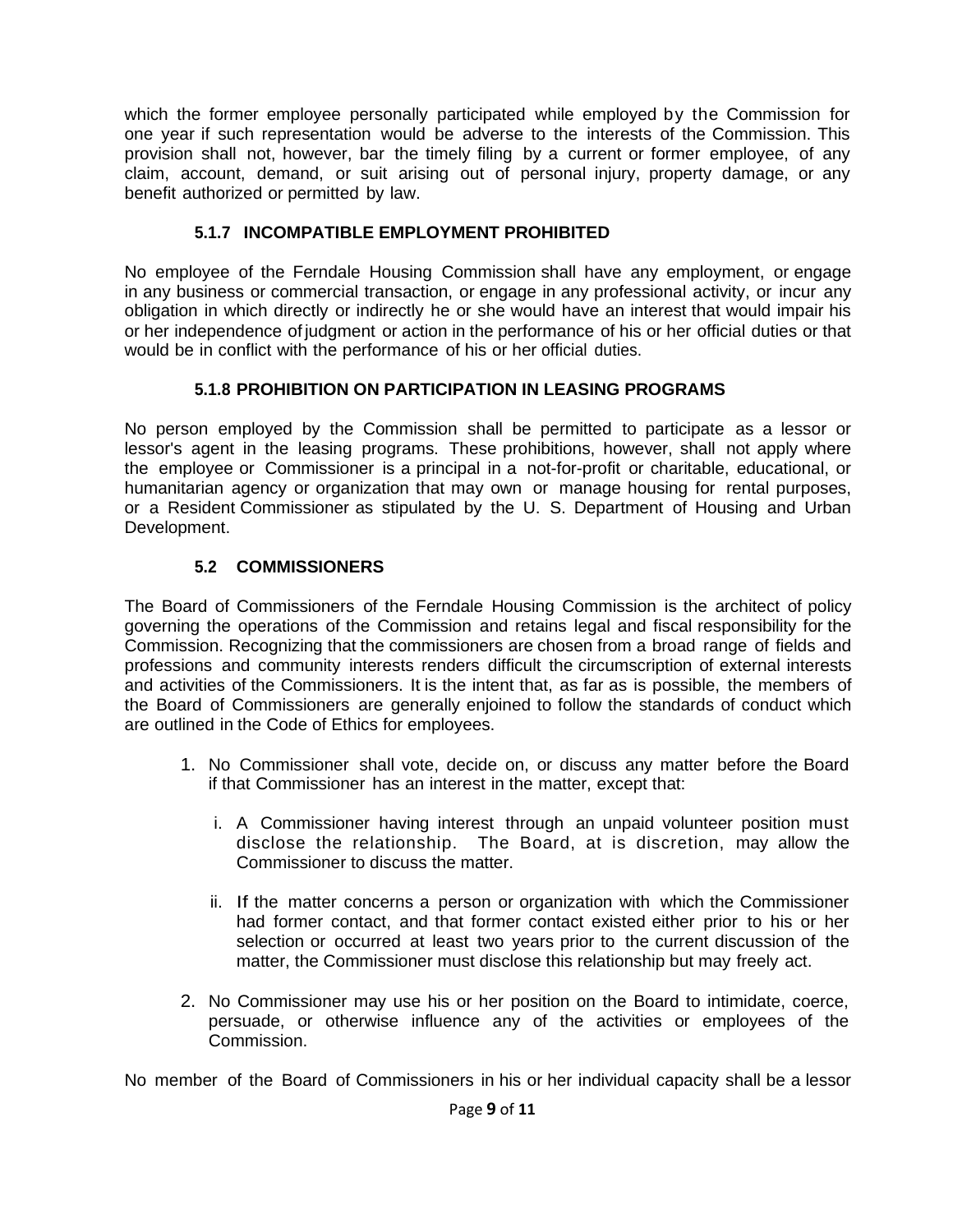or lessor's agent. These prohibitions, however, shall not apply where the employee or Commissioner is a principal in a not-for-profit or charitable, educational, or humanitarian agency or organization that may own or manage housing for rental purposes, or a Resident Commissioner as stipulated by the U. S. Department of Housing and Urban Development.

#### **5.3 CONTRACTORS**

The Ferndale Housing Commission, in establishing standards of conduct for its employees and commissioners, recognizes the importance of establishing standards of conduct for contractors and suppliers of products and/or services to the Commission. The Commission requires that contractors and suppliers adhere to certain basic principles in conducting business with the Commission. Specifically, these principles include:

1. No direct or indirect personal inducement of Commission employees. This includes the giving of gifts, money, tickets or any item or service having value.

It is also expected that contractors or suppliers of professional services to the Commission will be governed by the Code of Ethics to which their profession prescribes. The Commission reserves the right to have contractors and suppliers sign a statement of compliance with the standards of conduct of the Commission.

Any contractor or supplier found in violation of Commission policy will be formally reprimanded in a public meeting and will not be considered eligible to do business with the Commission for a period determined by the board to be commensurate with the offense, up to permanent debarment.

### **6.0 ADVISORY OPINION**

A Commission employee, or an applicant or candidate to be a Commission employee, may request an advisory opinion from the Board of Commissioners regarding the application of the disclosure requirements found in this policy or of the standards of conduct found in this policy regarding the commission employee's own conduct.

A request for an advisory opinion shall be addressed to the President of the Board of Commissioners. It shall be submitted in writing and set forth the facts and circumstances upon which the opinion is sought and shall be signed by the Commission employee making the request.

At its discretion, the Board may issue an opinion. The opinion, if undertaken, will be issued within thirty (30) days. The Board may extend the response time an additional thirty (30) days as needed.

#### **7.0 VIOLATIONS**

In the case of Commission employees, any violations must be reported to the Executive Director. Violations may result in termination of employment or other disciplinary action as stated in the Ferndale Housing Commission Personnel Policy. The Board of Commissioners shall be notified of all such violations.

In the case of the Executive Director, any violations must be reported to the Board of